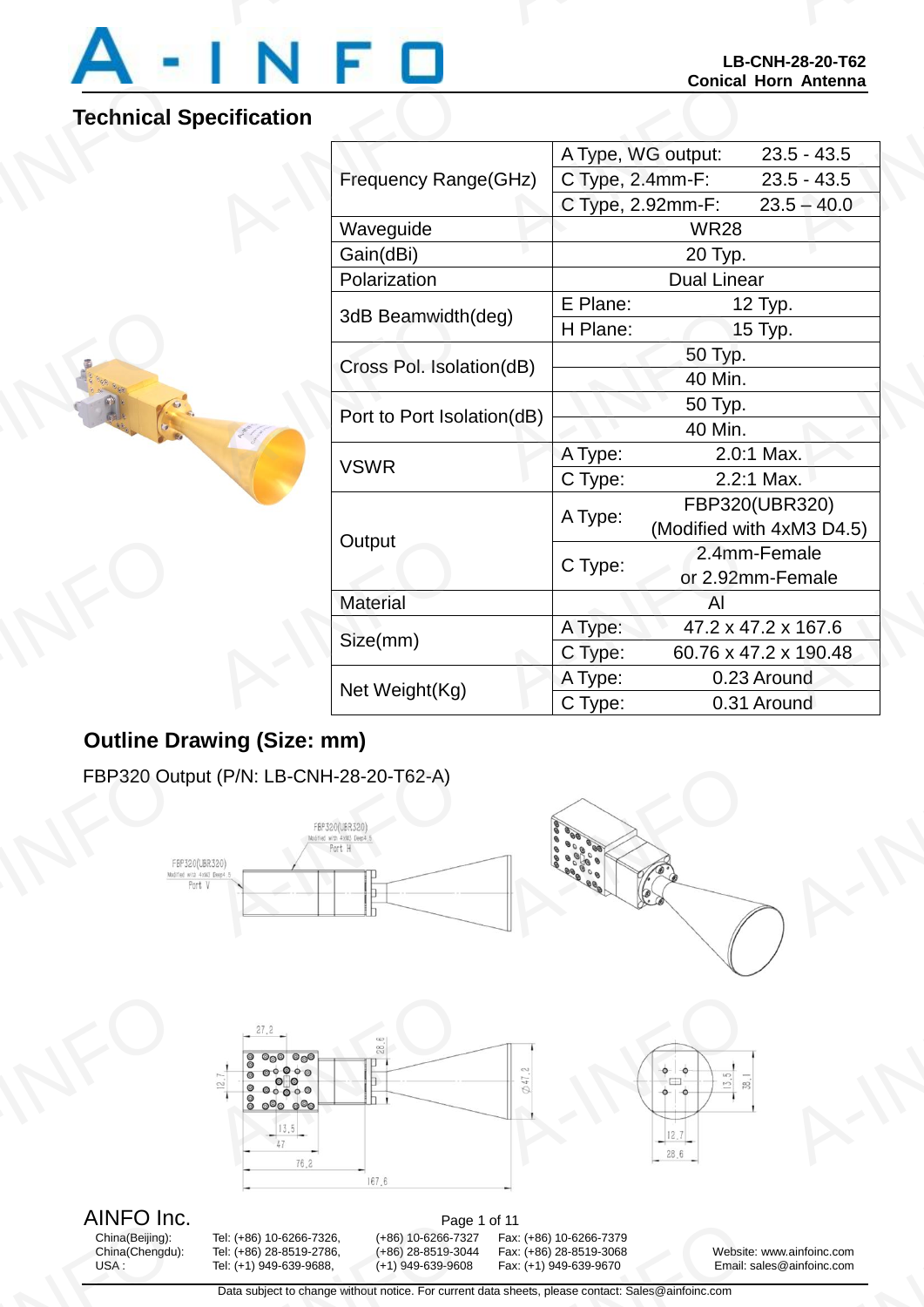

### 2.4mm-Female Output (P/N: LB-CNH-28-20-T62-C-2.4F)

For 2.92mm-Female output outline drawing, please contact A-INFO.



AINFO Inc.<br>China(Beijing): Tel: (+86) 10-6266-7326, (+86) 10-6266-7327 Fax AINFU INC<br>China(Beijing):<br>China(Chengdu):<br>USA :

Page<br>
Tel: (+86) 10-6266-7326, (+86) 10-6266-732<br>
Tel: (+86) 28-8519-2786, (+86) 28-8519-304<br>
Tel: (+1) 949-639-9688, (+1) 949-639-9608<br>
Data subject to change without notice. For currency

China(Beijing): Tel: (+86) 10-6266-7326, (+86) 10-6266-7327 Fax: (+86) 10-6266-7379 China(Chengdu): Tel: (+86) 28-8519-2786, (+86) 28-8519-3044 Fax: (+86) 28-8519-3068 Website: www.ainfoinc.com<br>
USA : Tel: (+1) 949-639-9688, (+1) 949-639-9608 Fax: (+1) 949-639-9670 Email: sales@ainfoinc.com f 11<br>
Fax: (+86) 10-6266-7379<br>
Fax: (+86) 28-8519-3068 Website:<br>
Fax: (+1) 949-639-9670 Email: sand<br>
a sheets, please contact: Sales@ainfoinc.com

Email: sales@ainfoinc.com A-INFO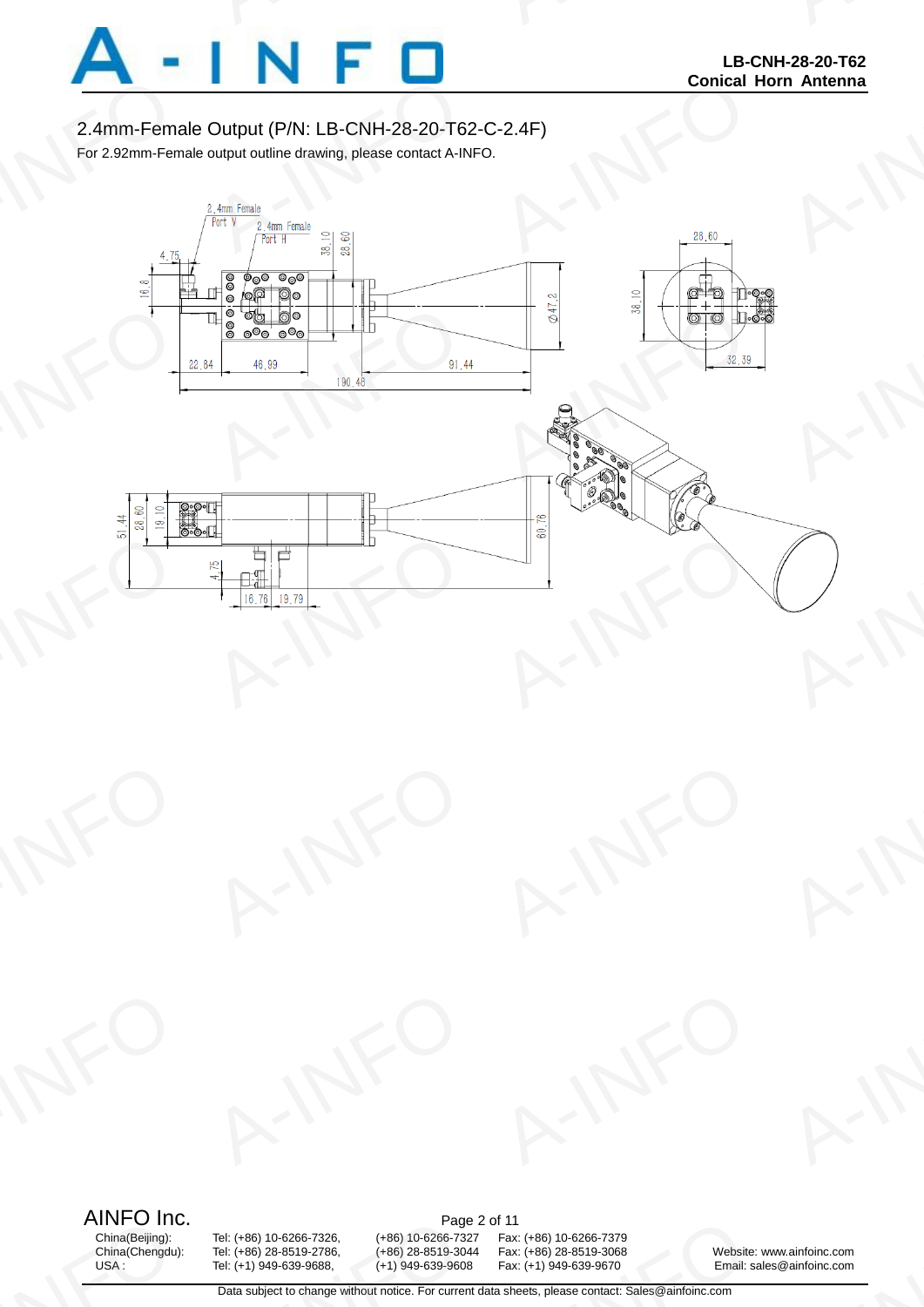

# **Flange Drawing (Size: mm)**



AINFO Inc.<br>China(Beijing): Tel: (+86) 10-6266-7326, (+86) 10-6266-7327 Fax AINFU INC<br>China(Beijing):<br>China(Chengdu):<br>USA :

China(Beijing): Tel: (+86) 10-6266-7326, (+86) 10-6266-7327 Fax: (+86) 10-6266-7379 China(Chengdu): Tel: (+86) 28-8519-2786, (+86) 28-8519-3044 Fax: (+86) 28-8519-3068 Website: www.ainfoinc.com USA : USA : Tel: (+86) 28-8519-2786, (+86) 28-8519-3044 Fax: (+86) 28-8519-3068 Website: www.ainfoinc.com<br>USA : Tel: (+1) 949-639-9688, (+1) 949-639-9608 Fax: (+1) 949-639-9670 Email: sales@ainfoinc.com (+86) 10-6266-7327<br>(+86) 28-8519-3044<br>(+1) 949-639-9608 f 11<br>
Fax: (+86) 10-6266-7379<br>
Fax: (+86) 28-8519-3068 Website:<br>
Fax: (+1) 949-639-9670 Email: sand<br>
a sheets, please contact: Sales@ainfoinc.com

A-INFO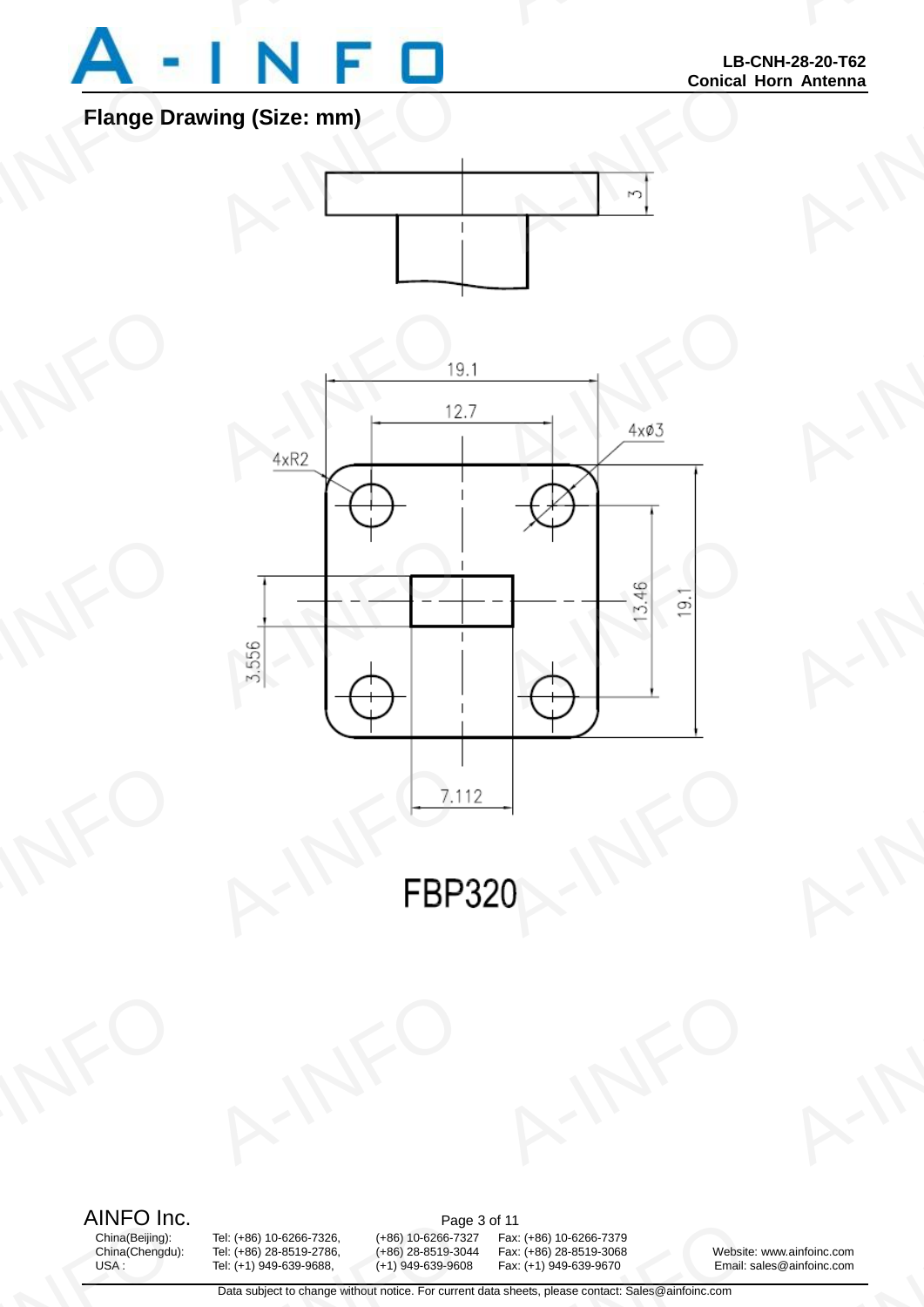

## **Test Results**

**1. Gain & Antenna Factor**







Page<br>
Tel: (+86) 10-6266-7326, (+86) 10-6266-732<br>
Tel: (+86) 28-8519-2786, (+86) 28-8519-304<br>
Tel: (+1) 949-639-9688, (+1) 949-639-9608<br>
Data subject to change without notice. For currency

China(Beijing): Tel: (+86) 10-6266-7326, (+86) 10-6266-7327 Fax: (+86) 10-6266-7379 China(Chengdu): Tel: (+86) 28-8519-2786, (+86) 28-8519-3044 Fax: (+86) 28-8519-3068 Website: www.ainfoinc.com USA : Tel: (+1) 949-639-9688, (+1) 949-639-9608 Fax: (+1) 949-639-9670 Email: sales@ainfoinc.com f 11<br>
Fax: (+86) 10-6266-7379<br>
Fax: (+86) 28-8519-3068 Website:<br>
Fax: (+1) 949-639-9670 Email: sand<br>
a sheets, please contact: Sales@ainfoinc.com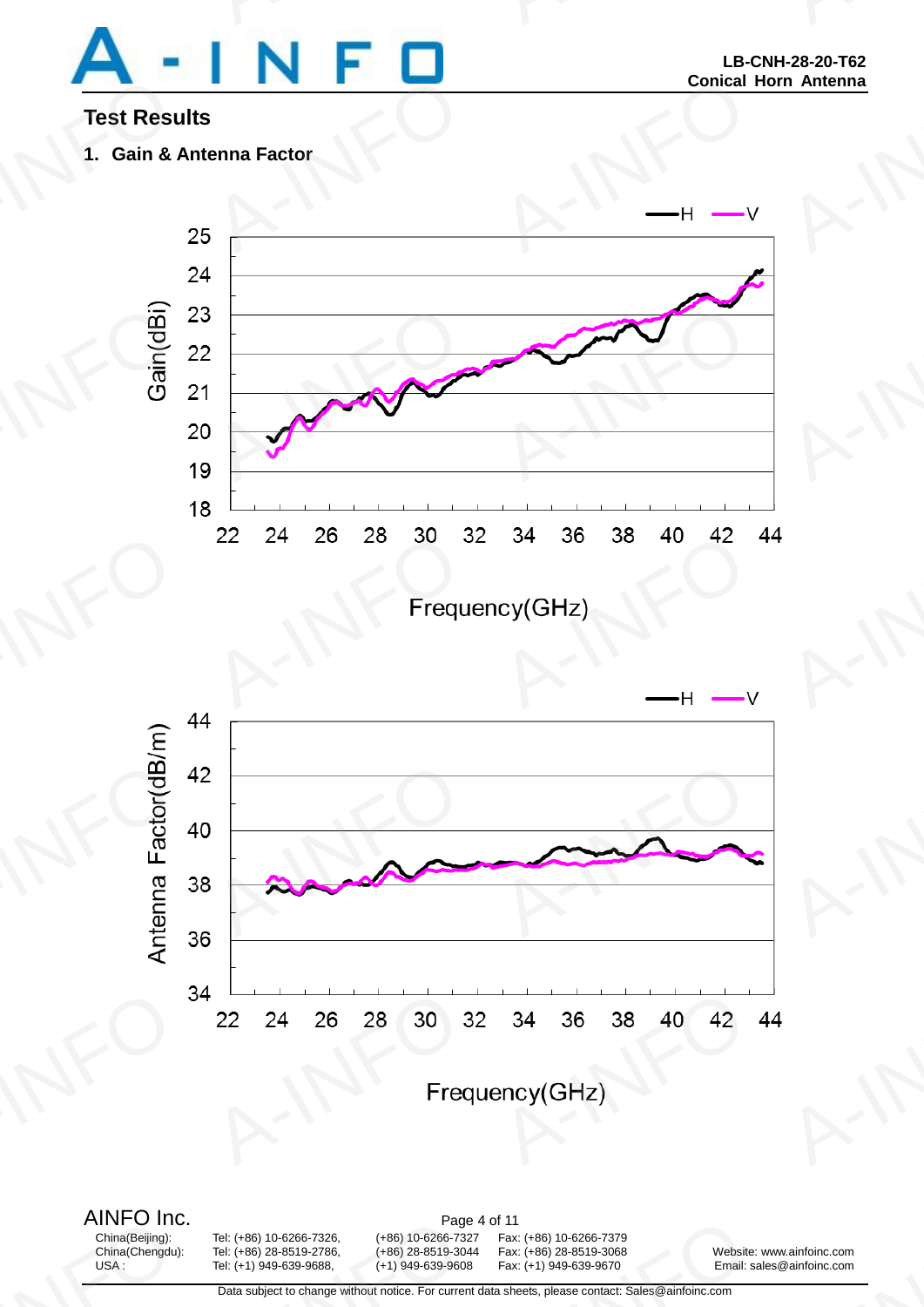

## **2. Cross Polarization Isolation**



# **3. Port to Port Isolation** 3. Port to



AINFO Inc.<br>China(Beijing): Tel: (+86) 10-6266-7326, (+86) 10-6266-7327 Fax AINFU INC<br>China(Beijing):<br>China(Chengdu):<br>USA :

Page<br>
Tel: (+86) 10-6266-7326, (+86) 10-6266-732<br>
Tel: (+86) 28-8519-2786, (+86) 28-8519-304<br>
Tel: (+1) 949-639-9688, (+1) 949-639-9608<br>
Data subject to change without notice. For currency

China(Beijing): Tel: (+86) 10-6266-7326, (+86) 10-6266-7327 Fax: (+86) 10-6266-7379 China(Chengdu): Tel: (+86) 28-8519-2786, (+86) 28-8519-3044 Fax: (+86) 28-8519-3068 Website: www.ainfoinc.com

Tel: (+1) 949-639-9688, (+1) 949-639-9608 Fax: (+1) 949-639-9670 Email: sales@ainfoinc.com f 11<br>
Fax: (+86) 10-6266-7379<br>
Fax: (+86) 28-8519-3068 Website:<br>
Fax: (+1) 949-639-9670 Email: sand<br>
a sheets, please contact: Sales@ainfoinc.com

A-INFO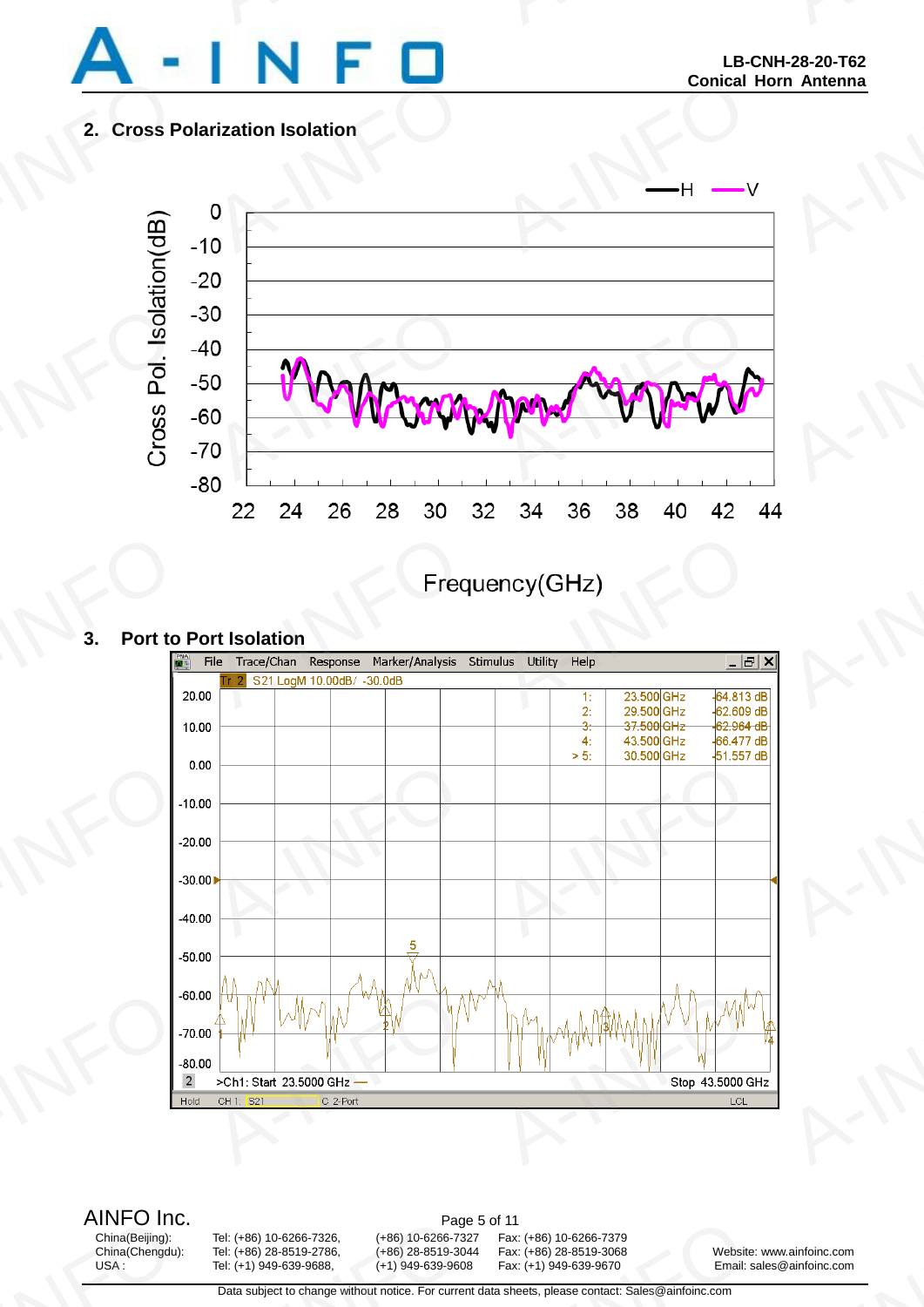

## **4. VSWR\_A Type**

#### **Port-H**

**ype**<br>
File Trace/Chan Response Marker/Analysis<br>
Trace/Shan Response Marker/Analysis<br>
Trace/Shan Response Marker/Analysis<br>
Analysis<br>
Trace/Order Marker/Analysis<br>
Trace/Shan Response Marker/Analysis<br>
Trace/Shan Response Mar  $\begin{tabular}{|c|c|c|c|} \hline \textbf{Conical} & \textbf{\\ \hline \textbf{E} & \textbf{B} & \textbf{B} \\ \hline \textbf{E} & \textbf{B} & \textbf{B} \\ \hline \textbf{E} & \textbf{B} & \textbf{B} & \textbf{B} \\ \hline \textbf{E} & \textbf{B} & \textbf{B} & \textbf{B} \\ \hline \textbf{E} & \textbf{B} & \textbf{B} & \textbf{B} & \textbf{B} \\ \hline \textbf{E} & \textbf{B} & \textbf{B} & \textbf{B} & \textbf{B} & \text$ 37.200 GHz  $> 5$ 1.924  $9.00$ A-INFO A-INFO A-INFO 3.00 Port-V P<br>
PCh1: Start 23.5000 GHz<br>
CH1: S11 C 2-Port<br>
File Trace/Chan Response Marker/Analysis<br>
Tr 3 S22 SWR 1.000U/ 1.00U  $\frac{5}{3}$ <br>Stop 43.5000 GH<br>LCL<br>Illus Utility Help<br>1: 23.500 GHz<br>1. 23.500 GHz<br>1. 23.500 GHz

#### **Port-V**



AINFO Inc.<br>China(Beijing): Tel: (+86) 10-6266-7326, (+86) 10-6266-7327 Fax AINFU INC<br>China(Beijing):<br>China(Chengdu):<br>USA :

Page<br>
Tel: (+86) 10-6266-7326, (+86) 10-6266-732<br>
Tel: (+86) 28-8519-2786, (+86) 28-8519-304<br>
Tel: (+1) 949-639-9688, (+1) 949-639-9608<br>
Data subject to change without notice. For currency

China(Beijing): Tel: (+86) 10-6266-7326, (+86) 10-6266-7327 Fax: (+86) 10-6266-7379

China(Chengdu): Tel: (+86) 28-8519-2786, (+86) 28-8519-3044 Fax: (+86) 28-8519-3068 Website: www.ainfoinc.com f 11<br>
Fax: (+86) 10-6266-7379<br>
Fax: (+86) 28-8519-3068 Website:<br>
Fax: (+1) 949-639-9670 Email: sand<br>
a sheets, please contact: Sales@ainfoinc.com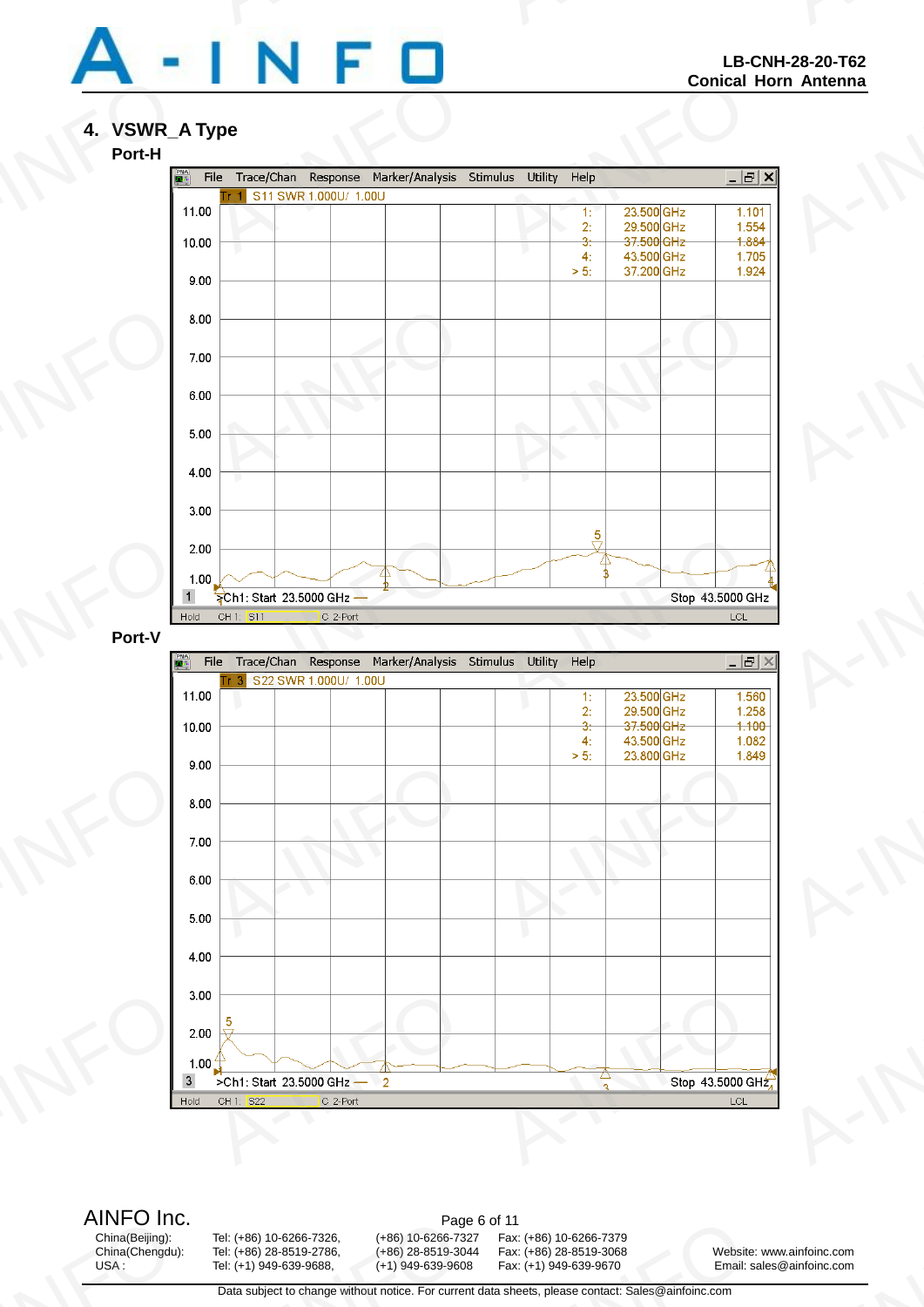

### **VSWR\_C Type Port-H**



#### **Port-V**



AINFO Inc.<br>China(Beijing): Tel: (+86) 10-6266-7326, (+86) 10-6266-7327 Fax AINFU INC<br>China(Beijing):<br>China(Chengdu):<br>USA :

China(Beijing): Tel: (+86) 10-6266-7326, (+86) 10-6266-7327 Fax: (+86) 10-6266-7379 Page<br>
Tel: (+86) 10-6266-7326, (+86) 10-6266-732<br>
Tel: (+86) 28-8519-2786, (+86) 28-8519-304<br>
Tel: (+1) 949-639-9688, (+1) 949-639-9608<br>
Data subject to change without notice. For currency

China(Chengdu): Tel: (+86) 28-8519-2786, (+86) 28-8519-3044 Fax: (+86) 28-8519-3068 Website: www.ainfoinc.com f 11<br>
Fax: (+86) 10-6266-7379<br>
Fax: (+86) 28-8519-3068 Website:<br>
Fax: (+1) 949-639-9670 Email: sand<br>
a sheets, please contact: Sales@ainfoinc.com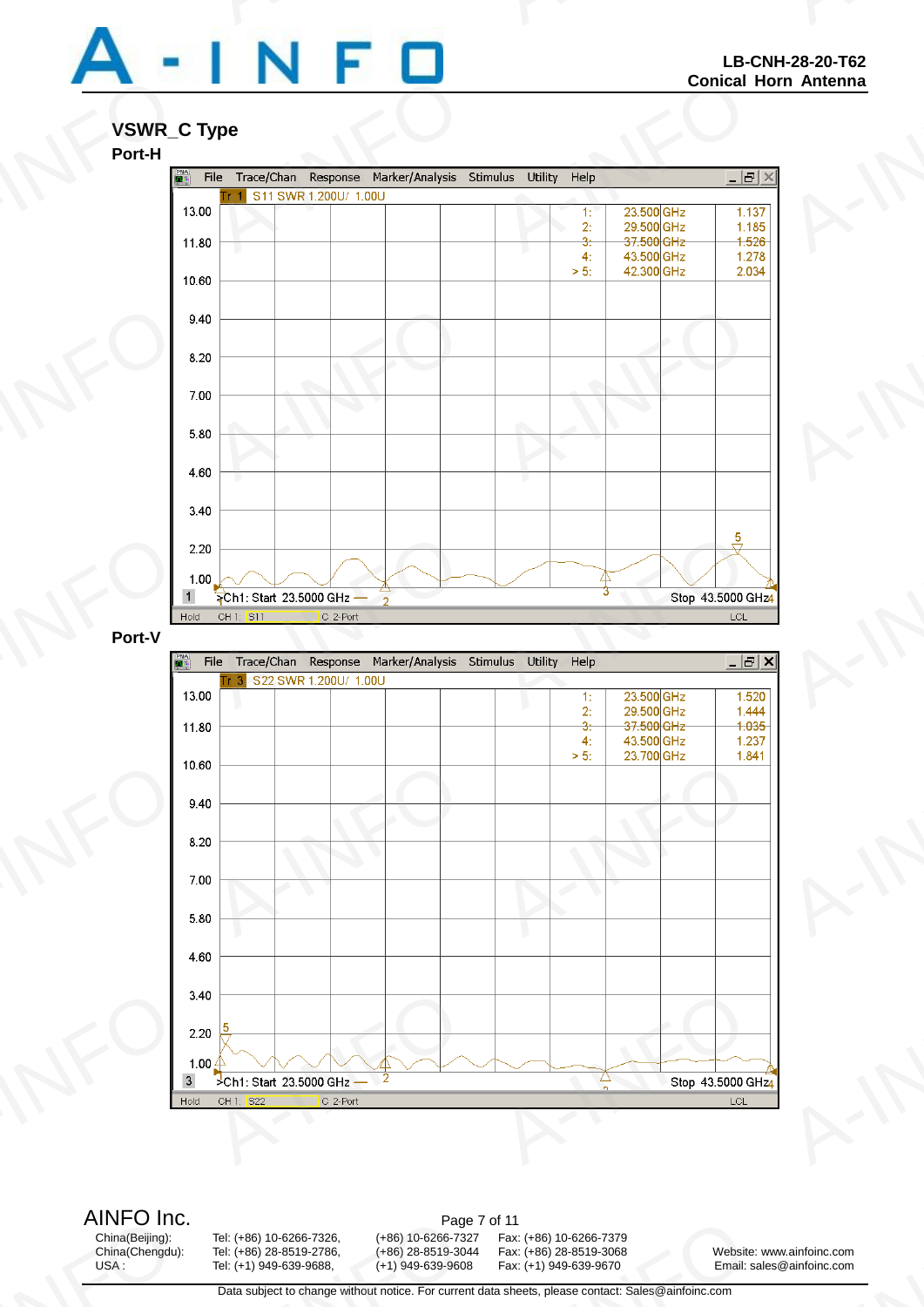







AINFU INC<br>China(Beijing):<br>China(Chengdu):<br>USA :

Page<br>
Tel: (+86) 10-6266-7326, (+86) 10-6266-732<br>
Tel: (+86) 28-8519-2786, (+86) 28-8519-304<br>
Tel: (+1) 949-639-9688, (+1) 949-639-9608<br>
Data subject to change without notice. For currency

AINFO Inc.<br>China(Beijing): Tel: (+86) 10-6266-7326, (+86) 10-6266-7327 Fax

China(Beijing): Tel: (+86) 10-6266-7326, (+86) 10-6266-7327 Fax: (+86) 10-6266-7379 China(Chengdu): Tel: (+86) 28-8519-2786, (+86) 28-8519-3044 Fax: (+86) 28-8519-3068 Website: www.ainfoinc.com f 11<br>
Fax: (+86) 10-6266-7379<br>
Fax: (+86) 28-8519-3068 Website:<br>
Fax: (+1) 949-639-9670 Email: sand<br>
a sheets, please contact: Sales@ainfoinc.com

Email: sales@ainfoinc.com A-INFO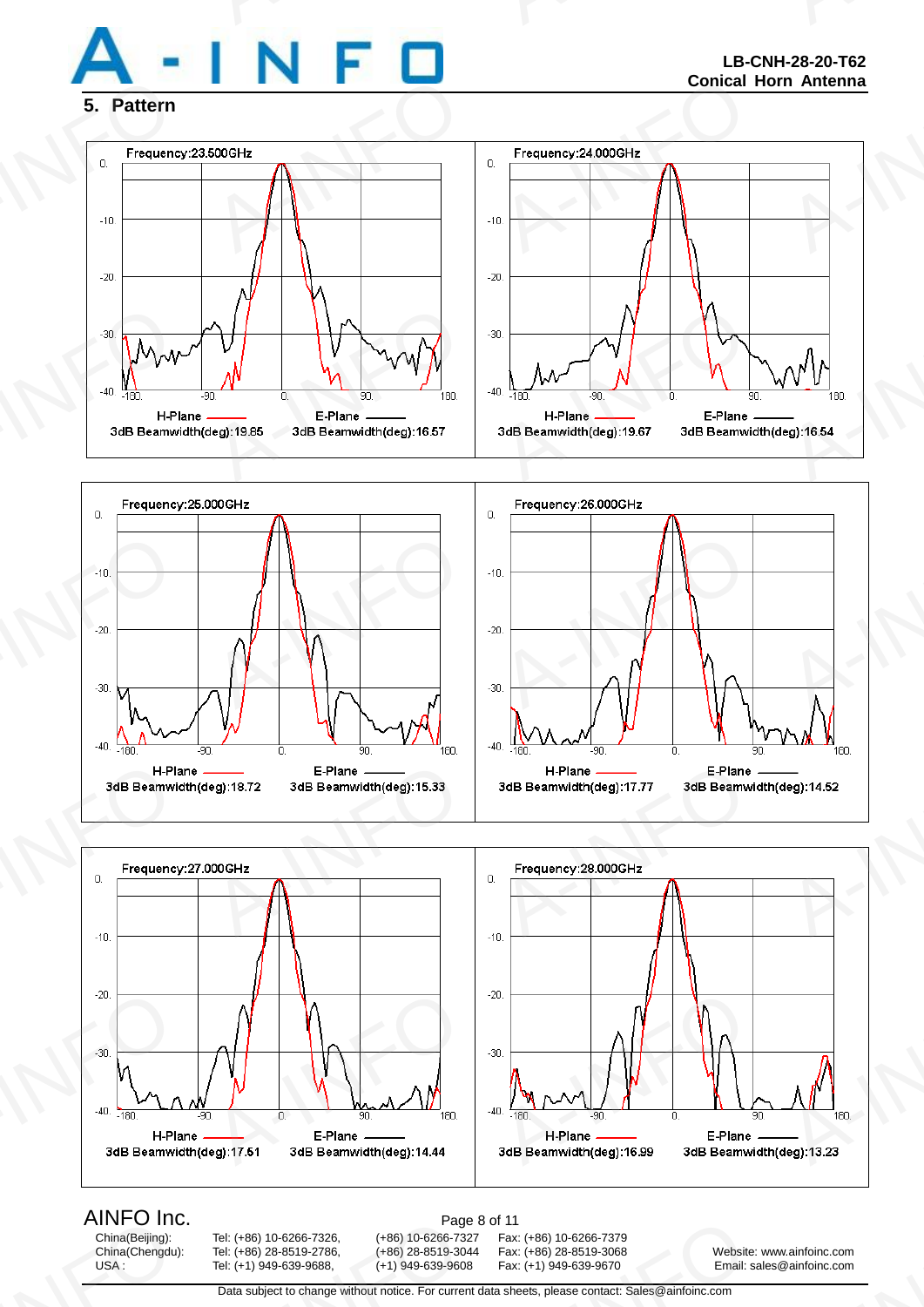







AINFU INC<br>China(Beijing):<br>China(Chengdu):<br>USA :

Page<br>
Tel: (+86) 10-6266-7326, (+86) 10-6266-732<br>
Tel: (+86) 28-8519-2786, (+86) 28-8519-304<br>
Tel: (+1) 949-639-9688, (+1) 949-639-9608<br>
Data subject to change without notice. For currency

AINFO Inc.<br>China(Beijing): Tel: (+86) 10-6266-7326, (+86) 10-6266-7327 Fax

China(Beijing): Tel: (+86) 10-6266-7326, (+86) 10-6266-7327 Fax: (+86) 10-6266-7379 China(Chengdu): Tel: (+86) 28-8519-2786, (+86) 28-8519-3044 Fax: (+86) 28-8519-3068 Website: www.ainfoinc.com f 11<br>
Fax: (+86) 10-6266-7379<br>
Fax: (+86) 28-8519-3068 Website:<br>
Fax: (+1) 949-639-9670 Email: sand<br>
a sheets, please contact: Sales@ainfoinc.com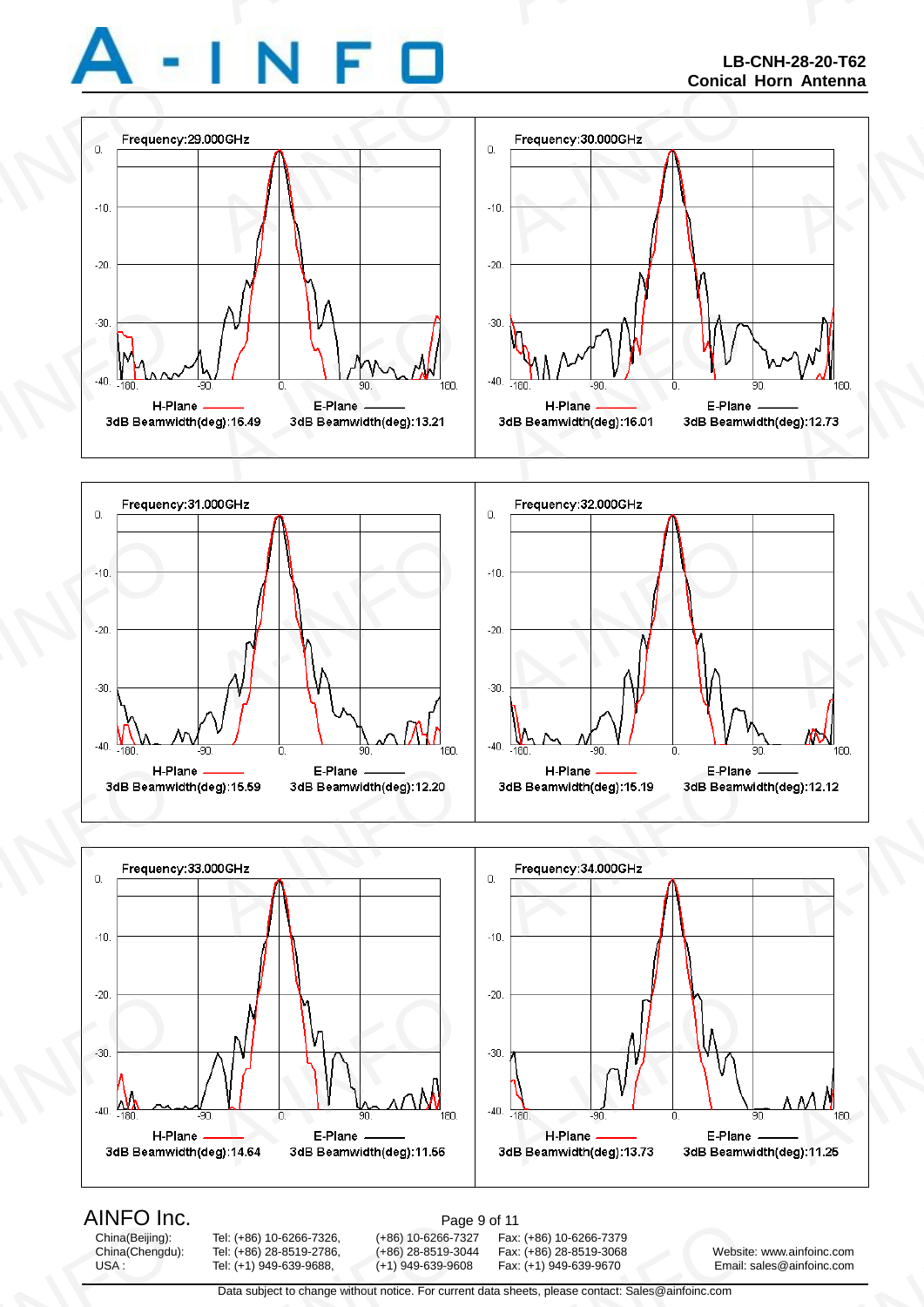







AINFU INC<br>China(Beijing):<br>China(Chengdu):<br>USA :

China(Chengdu): Tel: (+86) 28-8519-2786, (+86) 28-8519-3044 Fax: (+86) 28-8519-3068 Website: www.ainfoinc.com Page<br>
Tel: (+86) 10-6266-7326, (+86) 10-6266-732<br>
Tel: (+86) 28-8519-2786, (+86) 28-8519-304<br>
Tel: (+1) 949-639-9688, (+1) 949-639-9608<br>
Data subject to change without notice. For currency

AINFO Inc.<br>China(Beijing): Tel: (+86) 10-6266-7326, (+86) 10-6266-7327 Fax: ( China(Beijing): Tel: (+86) 10-6266-7326, (+86) 10-6266-7327 Fax: (+86) 10-6266-7379 of 11<br>
Fax: (+86) 10-6266-7379<br>
Fax: (+86) 28-8519-3068 Website:<br>
Fax: (+1) 949-639-9670 Email: sales@ainfoinc.com<br>
a sheets, please contact: Sales@ainfoinc.com